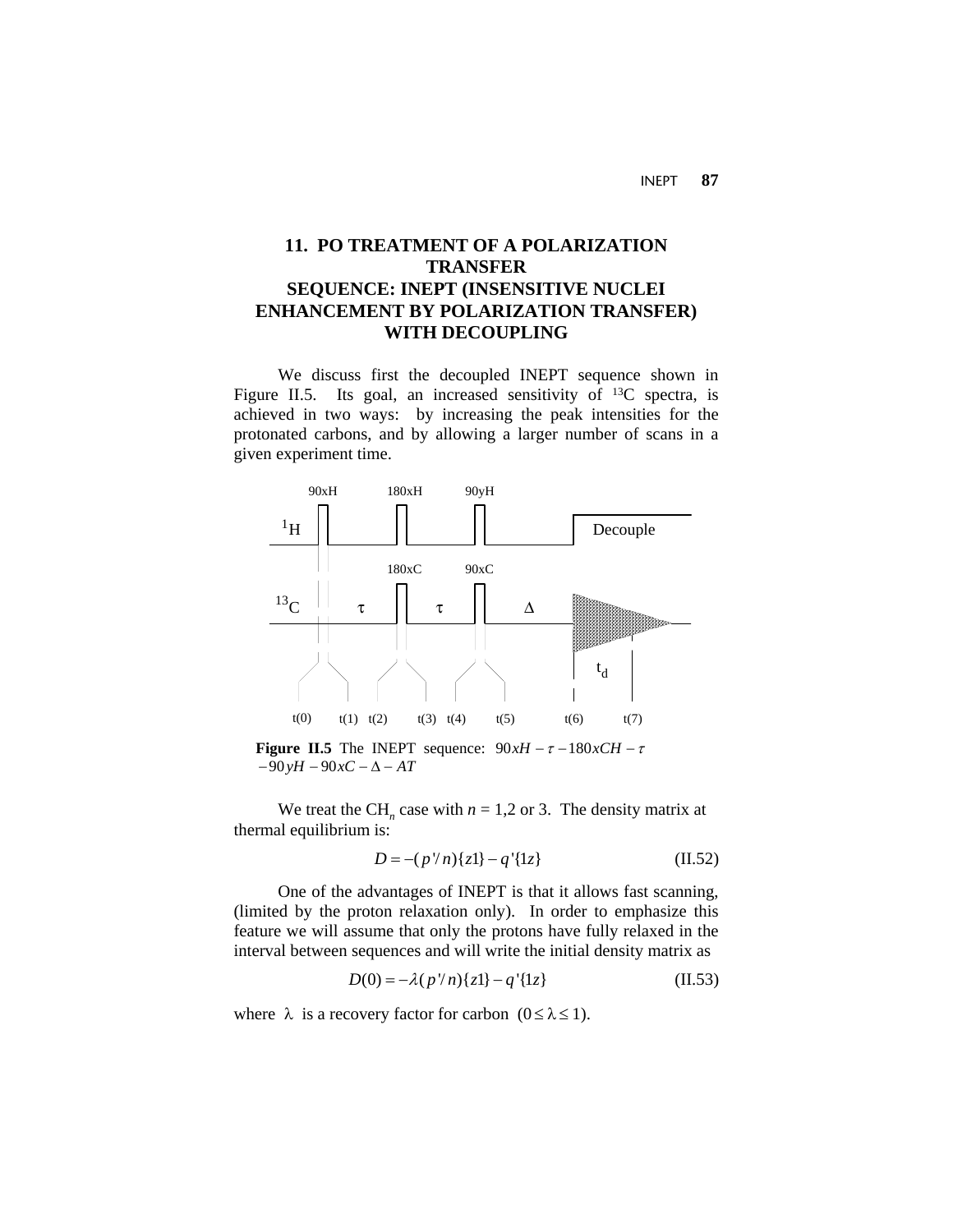The effect of the first pulse is

$$
D(0) \xrightarrow{\phantom{0}90xH} -\lambda (p/n) \{z1\} + q' \{1y\} \tag{II.54}
$$
  

$$
D(1)
$$

See Appendix L for the meaning of  $\{ \}$  (multiplet formalism). We treat now the portion from  $t(1)$  to  $t(4)$  as a shift-refocusing routine (see Section II.8). We will apply a nonselective 180*xCH* pulse followed by a  $2\tau$  evolution in which the coupling only is expressed and this will bring us to *t*(4).

$$
D(1) \xrightarrow{180 \times CH} \rightarrow +\lambda (p \mid n) \{z1\} - q' \{1y\} \xrightarrow{2\tau (J \text{ coupl.})} \rightarrow
$$
  
\n
$$
\longrightarrow \lambda (p \mid n) \{z1\} - q' \{1y\} \cos 2\pi J \tau + q' \{zx\} \sin 2\pi J \tau
$$
  
\n
$$
D(4)
$$
\n(II.55)

The next two pulses have to be treated successively because one of the terms in  $D(4)$  is affected by both the proton and the carbon pulse.  $\frac{90x}{c}$   $\rightarrow$  -  $\lambda(p'/n)\{y1\}$  -  $q'\{1y\}\cos 2\pi J\tau + q'\{yz\}\sin 2\pi J\tau$  $D(4) \frac{90yH}{\pi} \rightarrow \lambda (p \mid n){z1} - q {y1}y \cos 2\pi J\tau - q {zz} \sin 2\pi J\tau$ 

$$
\mathbf{D(5)}\tag{II.56}
$$
 After  $t(5)$  no pulse follows and we can concentrate on the

 After *t*(5) no pulse follows and we can concentrate on the observable terms, keeping in mind that our observe nucleus is 13C.

$$
D(5) = -\lambda (p''n){y1} + q'{yz}\sin 2\pi J\tau + NOT
$$
 (II.57)

The second term is enhanced by polarization transfer and it does not depend on  $\lambda$ . This means the pulse repetition rate is limited only by the proton relaxation as far as the second term is concerned. The optimum value for  $\tau$  is 1/4*J* which leads to sin  $2 \pi J \tau = 1$ . With this assumption:

$$
D(5) = -\lambda (p''n){y1} + q'{yz} + NOT
$$
 (II.58)

In  $D(5)$  the second term is still not an observable; hence, the necessity of ∆. Using rule #5 in Appendix L we obtain:

$$
D(5) \xrightarrow{\Delta} -\lambda (p/n)C^{n}(c\{y\}) - s\{x\})
$$
  
+ q'SC<sup>n-1</sup>(-c\{x\}) - s\{y\}) + NOT (II.59)  
**D(6)**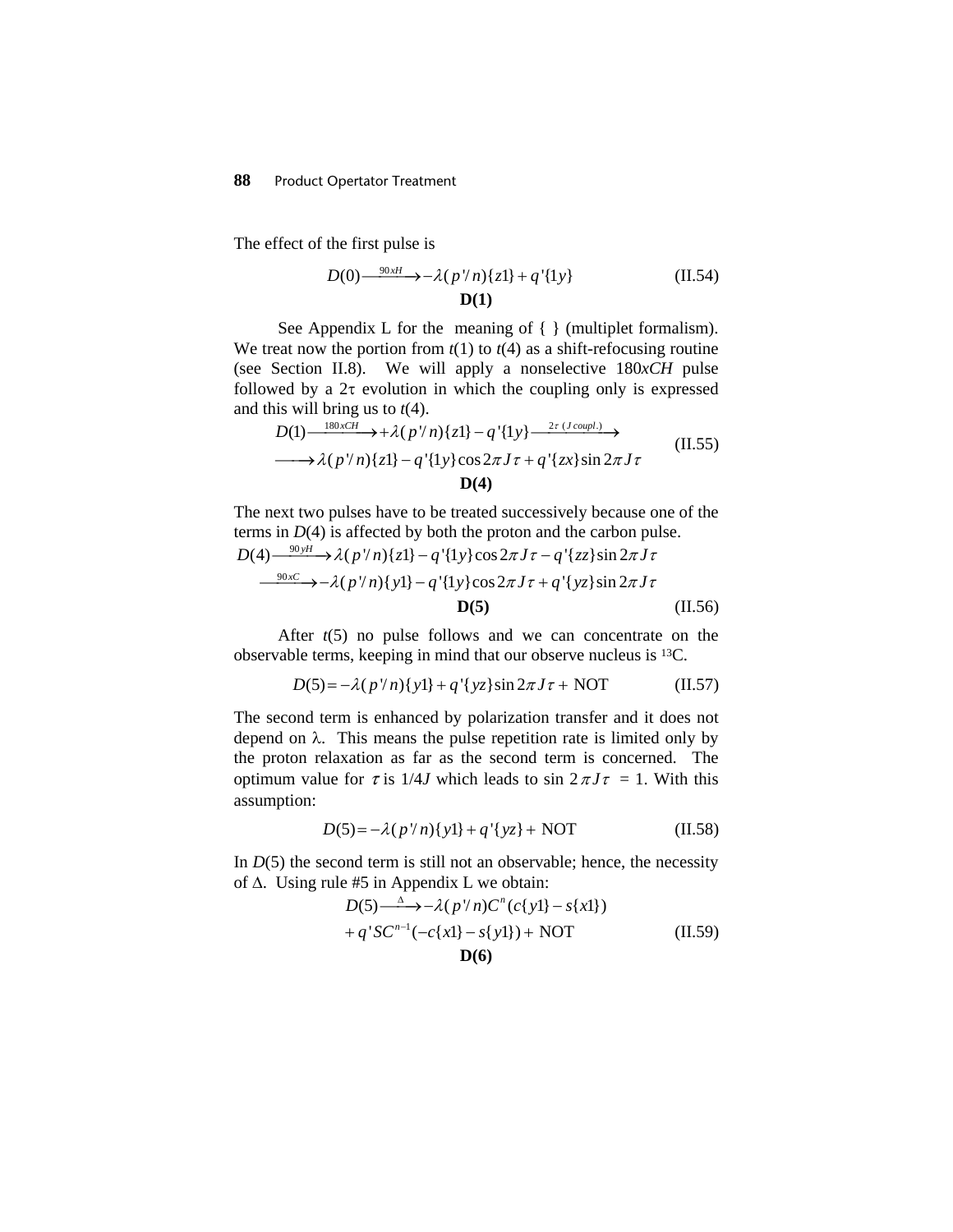Where

$$
c = \cos \Omega_C \Delta
$$
  
\n
$$
S = \sin \Omega_C \Delta
$$
  
\n
$$
C = \cos \pi J \Delta
$$
  
\n
$$
S = \sin \pi J \Delta
$$

The expression (II.59) has much in common with (II.48), with the difference that the proton frequency  $\Omega_H$  is not to be seen. This is not alarming since INEPT is not intended as a 2D sequence. Going through the same steps as from (II.48) to (II.50) we get:

$$
M_{TC}(6) = M_{oc}[-i\lambda C^{n} - n(q \, | \, p')SC^{n-1}] \exp(i\Omega_{C}\Delta)
$$
 (II.60)

$$
M_{TC}(7) = M_{oc}[-i\lambda C^{n} - n(q \, | \, p^{n})SC^{n-1}] \exp[i\Omega_{C}(t_{d} + \Delta)] \tag{II.61}
$$

We focus on the second term in the brackets (polarization transfer and fast scanning). The optimum value of  $\Delta$  is selected according to Figure II.4 and relations (II.51), leading to  $nSC^{n-1} \ge 0.8$  . The enhancement factor is therefore  $\geq 0.8 \gamma_H / \gamma_C$ .

## **12. COUPLED INEPT**

The coupled INEPT (Figure II.6) is used for spectra editing.



**Figure II.6** The coupled INEPT sequence:  $90xH - \tau - 180xCH$  $-\tau - 90yH - 90xC - AT$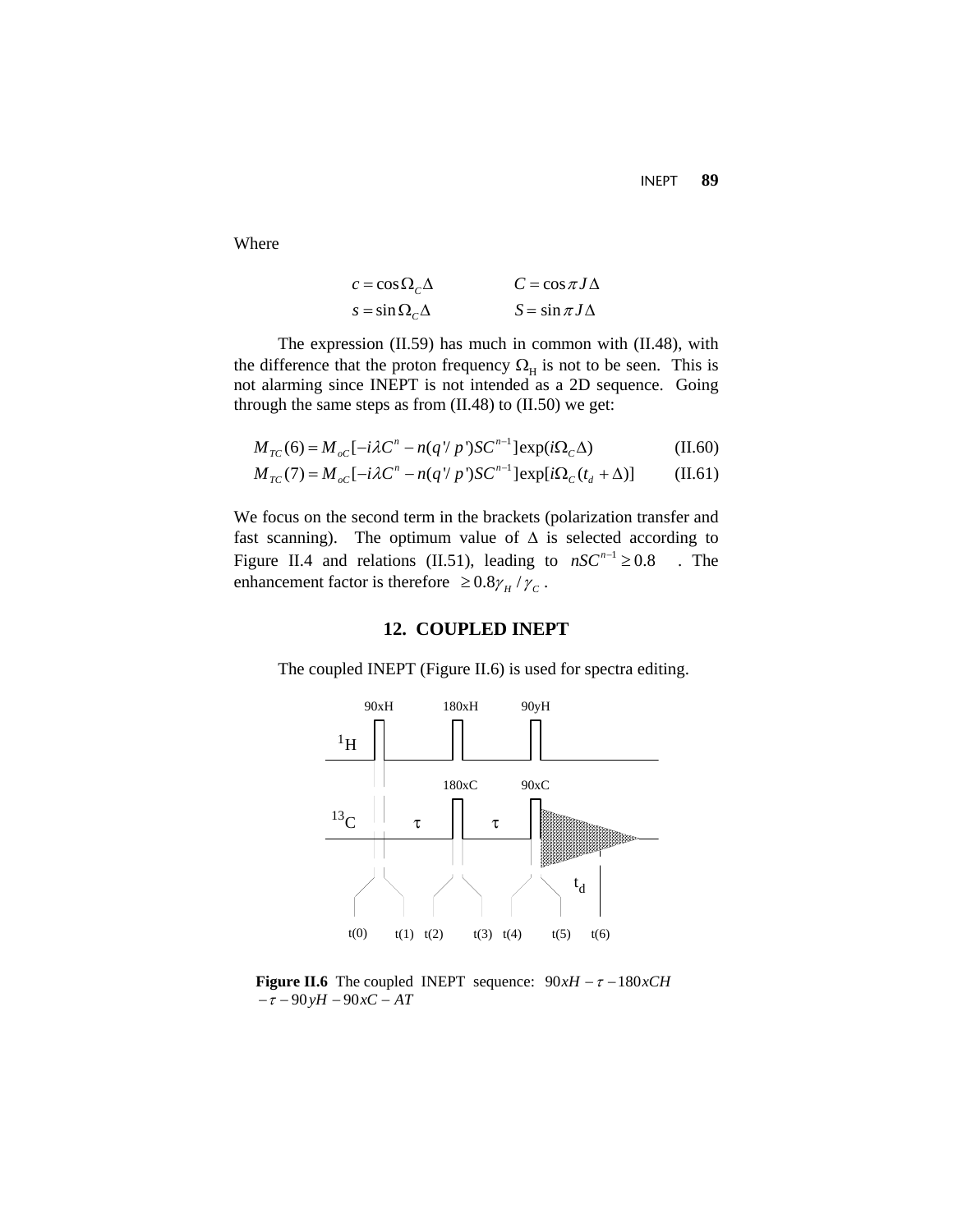## **90** Product Opertator Treatment

The magnetization at  $t(6)$  can be written by taking its expression from the previous sequence (II.60) and replacing  $\Delta$  by  $t_d$ :

$$
M_{TC}(6) = M_{oC}[-i\lambda C^{n} - n(q^{\prime}/p^{\prime})SC^{n-1}] \exp(i\Omega_{C}t_{d})
$$
 (II.62)

with 
$$
C = \cos \pi J t_d
$$
  $S = \sin \pi J t_d$  (II.63)

The resemblance with  $(II.61)$  is only formal. In  $(II.61)$  we had:

$$
C = \cos \pi J \Delta \qquad \qquad S = \sin \pi J \Delta
$$

and the detection time  $t_d$  appeared only in the exponential factor outside the brackets. The signal was a singlet. In (II.62) the variable  $t_d$  is also contained in C and S and the Fourier transform exhibits a multiplet. In order to see how this multiplet looks like, we have to discuss the expression (II.62) for  $n = 1, 2$ , and 3. We split  $M_{TC}(6)$  into two terms

$$
M_{TC}(6) = -M_{oc}(q'/p')nSC^{n-1} \exp(i\Omega_c t_d) - iM_{oc}\lambda C^n \exp(i\Omega_c t_d)
$$
  
=  $M_A + M_B$  (II.64)

and discuss these two terms separately, while keeping in mind that *C* and *S* have the meanings in (II.63).

#### A) Polarization enhanced multiplet (term  $M_A$ )

We discuss separately the CH, CH<sub>2</sub>, and CH<sub>3</sub> cases.

 $n = 1$  (CH case)

$$
M_A = -M_{oC}(q'/p')S \exp(i\Omega_C t_d)
$$

Using (A28) we have

$$
S = \frac{\exp(i\pi J t_d) - \exp(-i\pi J t_d)}{2i}
$$

and this leads to

$$
M_A = M_{oC}(q'/p')(\frac{1}{2i})[-e^{i(\Omega_C + \pi J)t_d} + e^{i(\Omega_C - \pi J)t_d}]
$$
 (II.65)

This is the up-down doublet of Figure II.7a .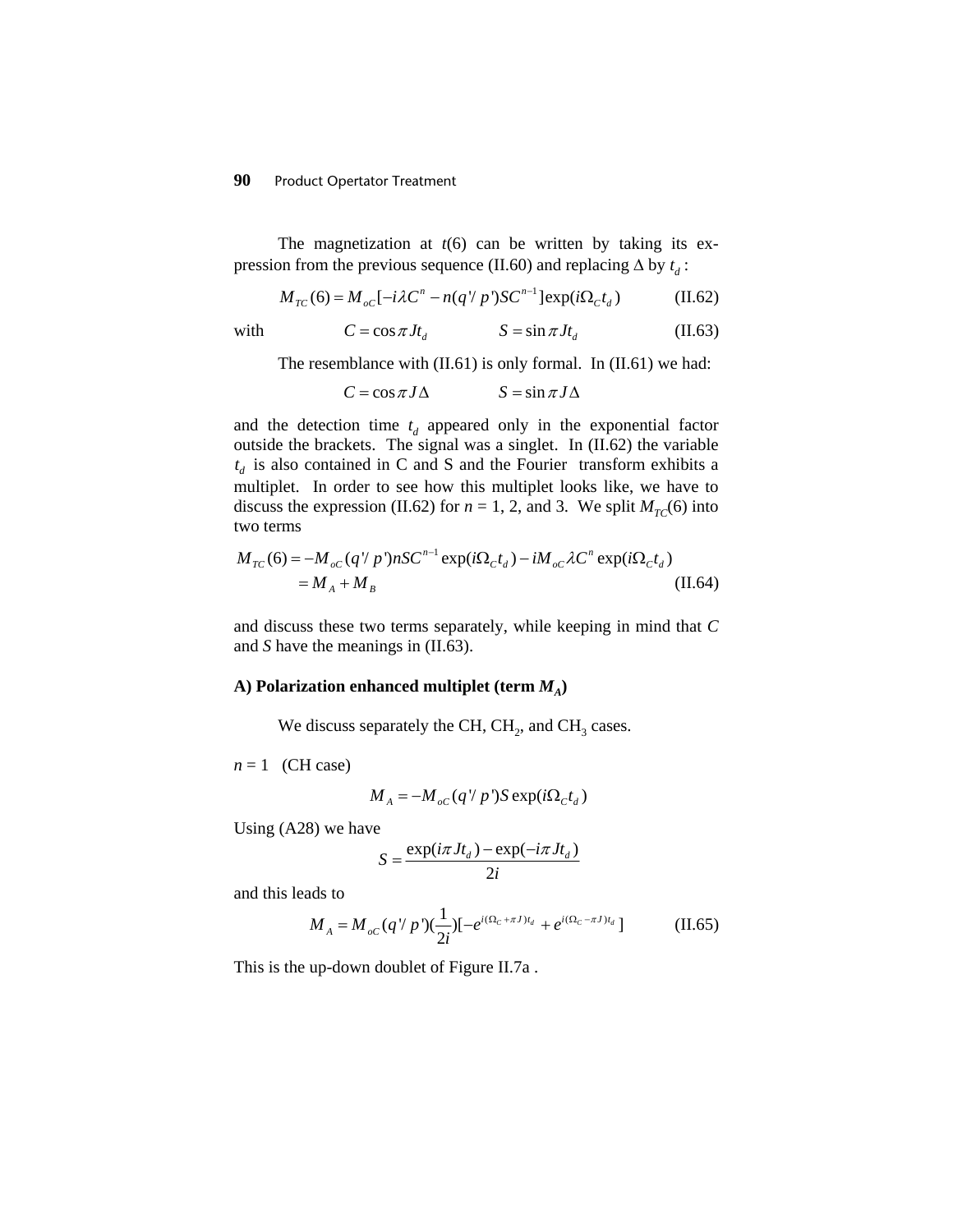INEPT **91**

For a methylene

 $n = 2$  (CH<sub>2</sub> case)

$$
M_A = -M_{oC}(q'/p')2SC \exp(i\Omega_c t_d)
$$

Using (A36) we have

$$
SC = \frac{\exp(2i\pi Jt_d) - \exp(-2i\pi Jt_d)}{4i}
$$

and

$$
M_A = M_{oC}(q'/p')(\frac{1}{2i})[-e^{i(\Omega_C + 2\pi J)t_d} + e^{i(\Omega_C - 2\pi J)t_d}]
$$
 (II.66)

This is a triplet with the central line missing and the other two lines one up and one down (see Figure II.7b).

 $n = 3$  (CH<sub>3</sub> case)

$$
M_A = -M_{oC}(q'/p')3SC^2 \exp(i\Omega_C t_d)
$$

We use (A38) and obtain

$$
M_A = M_{oc} (q'/p') (\frac{3}{8i}) [-e^{i(\Omega_C + 3\pi J)t_d} - e^{i(\Omega_C + \pi J)t_d} + e^{i(\Omega_C - \pi J)t_d} + e^{i(\Omega_C - 3\pi J)t_d}]
$$
(II.67)

This is the peculiar quartet in Figure II.7c: four lines of equal intensities, two up and two down.

## **B**) Residual nonenhanced multiplet (term  $M_B$ )

The term  $M_B$  in (II.64) is smaller than  $M_A$  (no polarization enhancement and  $\lambda$  < 1). We will show that it represents a conventional multiplet.

 $n = 1$  (CH case)  $M_B = -iM_{\alpha C} \lambda C \exp(i\Omega_C t_d)$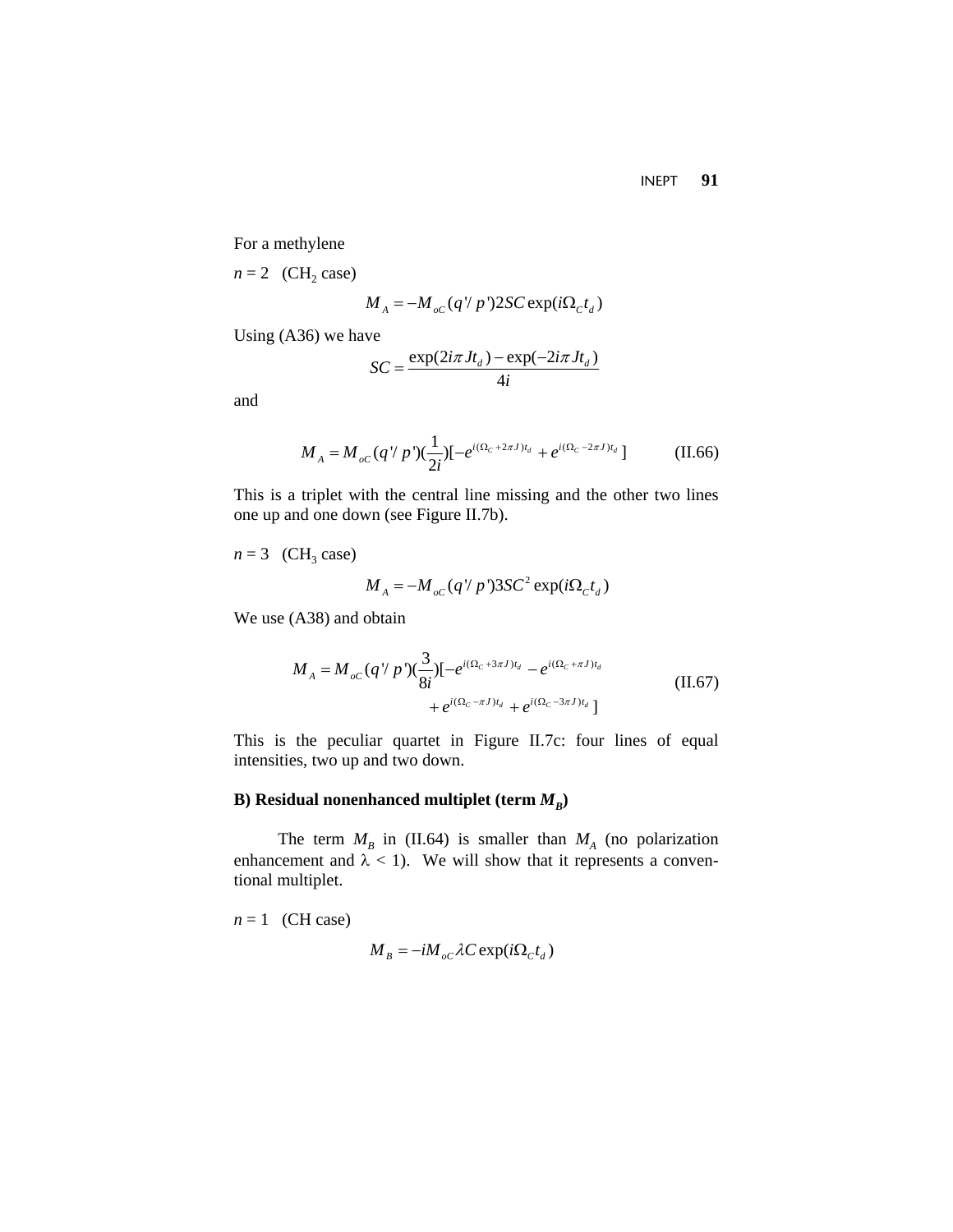## **92** Product Opertator Treatment

Using (A27) and  $-i = 1/i$  we obtain

$$
M_B = M_{oc} \lambda \left(\frac{1}{2i}\right) \left[e^{i(\Omega_c + \pi J)t_d} + e^{i(\Omega_c - \pi J)t_d}\right] \tag{II.68}
$$

the regular doublet in Figure II.7d .

 $n = 2$  (CH<sub>2</sub> case)

$$
M_{B} = -iM_{oc}\lambda C^{2} \exp(i\Omega_{C}t_{d})
$$

Using (A35) we obtain the triplet

$$
M_B = M_{oc} \lambda (\frac{1}{4i}) [e^{i(\Omega_C + 2\pi J)t_d} + 2e^{i\Omega_C t_d} + e^{i(\Omega_C - 2\pi J)t_d}] \tag{II.69}
$$

as in Figure II.7e .

 $n = 3$  (CH<sub>3</sub> case)

$$
M_{B} = -iM_{oC} \lambda C^{3} \exp(i\Omega_{C}t_{d})
$$

We use (A37) and obtain

$$
M_{B} = M_{oc} \lambda \left(\frac{1}{8i}\right) \left[e^{i(\Omega_{C} + 3\pi J)t_{d}} + 3e^{i(\Omega_{C} + \pi J)t_{d}} + 3e^{i(\Omega_{C} - \pi J)t_{d}} + e^{i(\Omega_{C} - 3\pi J)t_{d}}\right]
$$
\n(II.70)

a regular looking quartet (see Figure II.7f).

We notice that all the expressions (II.65) through (II.70) contain the factor  $1/i$  (or  $-i$ ), indicating that the respective magnetizations are along the  $-y$  axis.

When the term  $M_B$  is not vanishingly small, it breaks the symmetry of the multiplet, as shown in Figure II.7 (g through i). This drawback can be eliminated by means of an appropriate phase cycling. It is shown in Section II.13 that we have a similar situation with the DEPT sequence and a two step phase cycling is sufficient to cancel the residual nonenhanced signal.